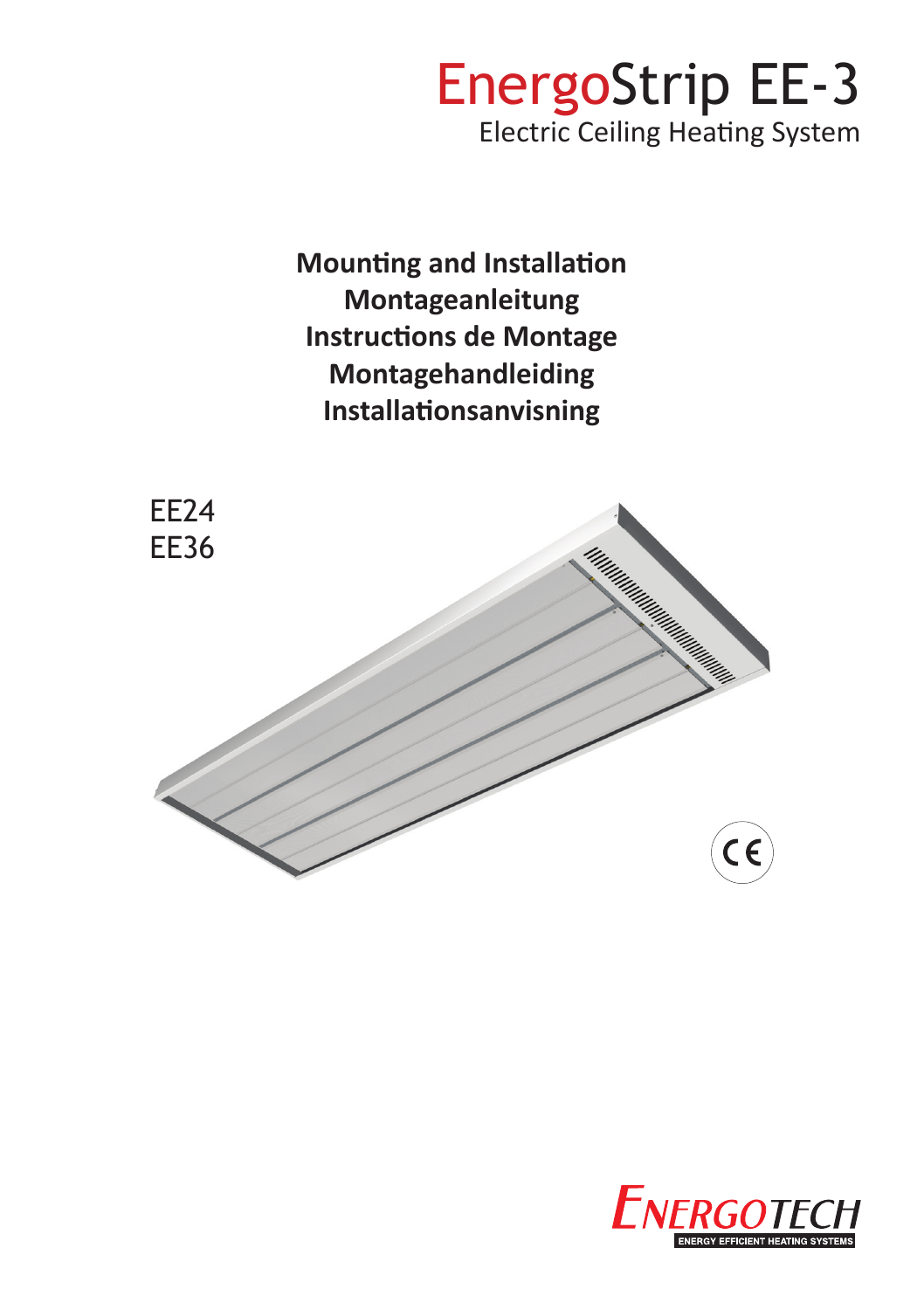للسيلسيليتينا **Millimeter** 













| <b>Type</b> | Output | <b>Voltage</b>      | <b>Current</b>      |        | W   |    | C/C  | Kg   |
|-------------|--------|---------------------|---------------------|--------|-----|----|------|------|
| EE24        | 2400W  | 230V~/400V3N~       | 10.4A / 3.5A   1360 |        | 430 | 50 | 820  | 16.5 |
| <b>EE36</b> | 3600W  | $230V - 400V3N - 1$ | 15.7A / 5.2A        | 1680 I | 430 | 50 | 1030 | 20.0 |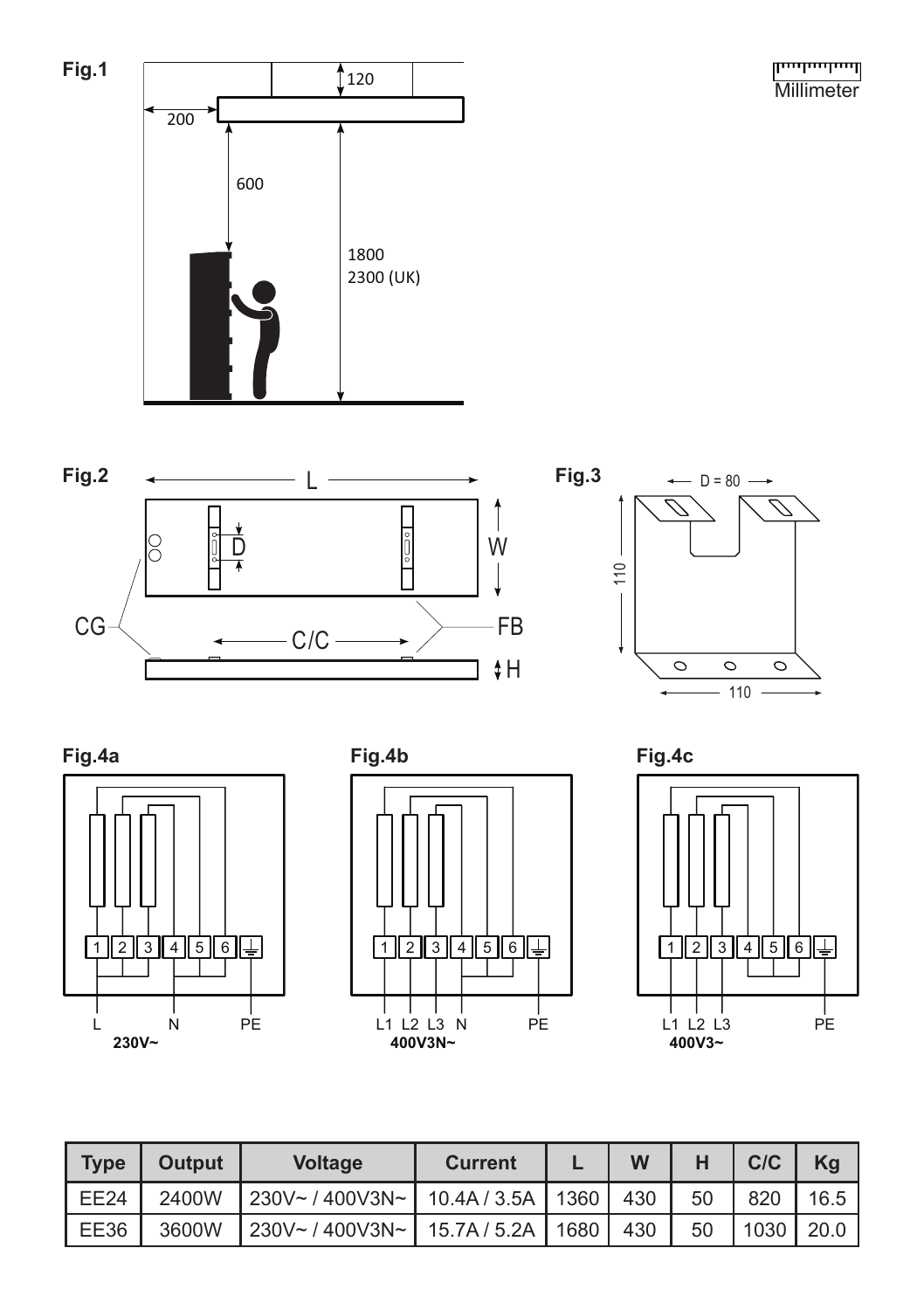EnergoStrip EE24 and EE36, 230V~ / 400V3N~ are intended for permanent installation by an authorized electrician and in accordance with existing national regulations. The appliance must be preceded by an all-pole switch, min. 3mm contact gap.

Appliance and protection class: Class I - IP44.

**1**. The EnergoStrip can be mounted to the ceiling or on the wall, horizontally, where the lowest installation height is 1.8m (2.3m UK) from the floor level. Respect and follow the minimum distances to the surrounding surfaces, according to fig.1. If the heater is fitted in vertical position the connection box must be positioned at the lower end of a sloping ceiling. Fixed heater must not be mounted in front of a socket outlet.

**2**. The two supplied ceiling brackets should be fitted with a C/C distance, see fig.2 and table. There are two mounting holes per ceiling bracket, where "D" is the distance between the holes, fig.3. The fixing brackets "FB", on top of the heater, is to be hung up and fixed to the ceiling brackets.

**3**. We recommend fitting on to the ceiling or similar, on supplied ceiling brackets, due to the width. If the heater must be suspended with chains or wire please use [hook brackets HB-4](http://www.energotech.com/media/31907/Hook_Bracket_HB-4_Instruction_EN.pdf) (optional extra).

**4**. On top of the heater there are two cable grommets "CG", fig.2, allowing multiple connections. Connection according to fig.4a, 4b or 4c to a 16mm² terminal block. When using connection 4b, one heating element at a time can be connected (for three output steps). Protect the supply cable, if it comes in contact with hot parts!

**5**. When starting-up the heater for the first time or after a long period of disuse, smoke or odor may result from grease, dust or dirt that has collected on the element. This is normal and disappears after a short period of time. Ensure that the room/space is well ventilated during this process.

**6**. Like in all electrical heating appliances, clicks can occur during expansion and contraction of the material, due to movement when the temperature changes.

**7**. The heater may undergo a color variation (bronzing effect) following being energized for the first time and during its life span. The extent is relevant to the operating environment and is normal behavior.

Aerosols, paint, solvents, dust and filth etc... may adhere to the heater and can potentially cause discoloration. The performance of the heater is unaffected by discoloration or bronzing. As a precaution, always switch off the heater while painting and drying!

**8**. If refit is needed, the heating elements and/or the alu-panels can be replaced in site without having to take down the heater. Unscrew lid and wires. Pull or push the part in question and replace with a new one.

9. Information about energy consumption **ErP** In combination with an Ecodesign-compliant thermostat, the product data complies with the EU regulations on the Ecodesign Directive (2009/125/ EC) for energy-related products (ErP).

### **10**. Safety

- When the installation is protected by an RCD, a 300mA residual current device has to be used.
- Warning Hot surface! Do not touch the heater when in use!
- Do not cover the heater! Risk of fire!
- This appliance shall not be used by children less than 8 years or persons with reduced physical, sensorial or mental disability or lack of experience and knowledge, unless they are supervised or were instructed how to use the appliance in a safe way, and understand the hazards involved. Children shall not play with the appliance. Cleaning and user maintenance shall not be made by children without supervision.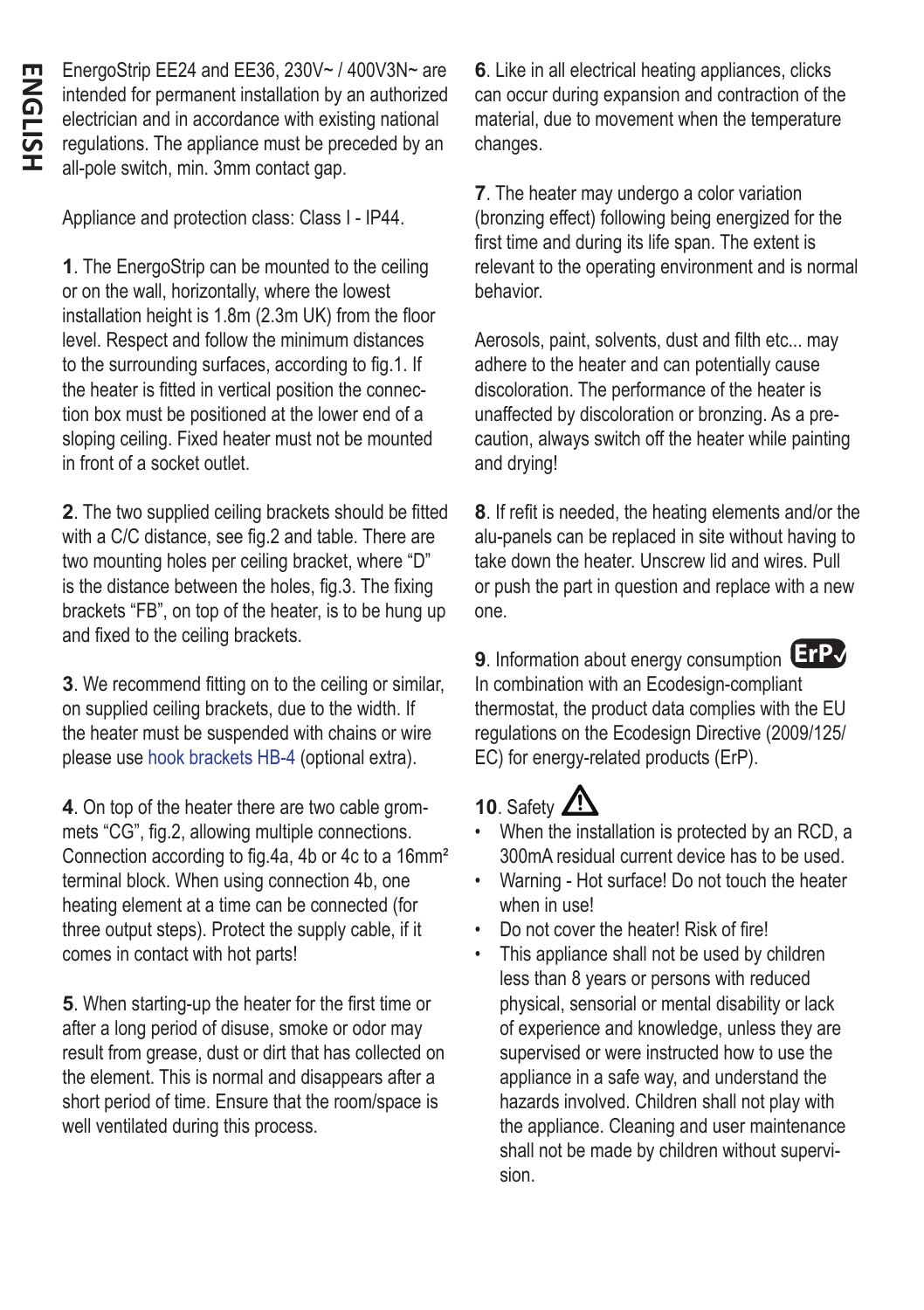Der EnergoStrip EE24 und EE36, 230V~ / 400V3N~, ist ein Heizstrahler zur Festinstallation durch einen qualifizierten Elektriker laut lokalen Normen. Die Installation muss über einen allpoligen Schalter mit einem Kontaktabstand von mindestens 3 mm geschaltet werden. Schutzklasse und Schutzart: Klasse I - IP44.

**1**. Der EnergoStrip kann an der Decke oder an der Wand montiert werden (horizontal). Die niedrigste Montagehöhe beträgt 1,8 m. Die Mindestabstände laut fig.1 sollten eingehalten werden. Wenn die Heizung in vertikaler Position montiert ist, muss die Anschlussbox am unteren Ende einer Dachschräge positioniert werden. Befestigen Sie den Heizkörper nicht unter einem Wandsockel!

**2**. Ein Satz Deckenhalterungen wird mitgeliefert. Den Halterungsabstand "C/C" entnehmen Sie fig.2 und der Tabelle. Jede Deckenhalterung hat zwei Montagelöcher. In fig.3 ist "D" der Abstand zwischen den Löchern. Die Montage-Halterungen "FB" an der oberen Seite des Geräts ist sind gemeint für zur Befestigung an der den Wand- oder Deckenhalterungen vorgesehen.

**3**. Wir empfehlen aufgrund der Breite die Montage an der Decke oder ähnlichem an den mitgelieferten Deckenhalterungen. Wenn das Heizgerät mit Ketten oder Draht aufgehängt werden muss, verwenden Sie die [Hakenhalter HB-4](http://www.energotech.com/media/31907/Hook_Bracket_HB-4_Instruction_EN.pdf) (Sonderzubehör).

**4**. An der Oberseite des Heizstrahler befinden sich zwei Kabeleinführungen "CG" (fig.2), mit denen verschiedene Anschlussvarianten möglich sind. Der Anschluss erfolgt über einen 16 mm² Anschlussblock (fig.4a, 4b oder 4c). Bei Verwendung der Verbindung 4b kann jeweils ein Heizelement angeschlossen werden (für drei Ausgangsschritte). Schützen Sie das Anschlusskabel vor Kontakt mit heißen Teilen!

**5**. Wenn das Gerät zum ersten Mal oder nach längerer Nichtbenutzung in Betrieb genommen wird, kann Rauch oder Geruch durch Fett, Staub oder Schmutz entstehen, der sich auf dem Element angesammelt hat. Dies ist normal und verschwindet nach kurzer Zeit. Stellen Sie sicher, dass der Raum gut belüftet ist, während das Gerät in Betrieb ist.

**6**. Wie bei allen elektrischen Heizgeräten können bei Temperaturänderung, Bewegung oder durch Zusammenziehen des Materials Klicks auftreten.

**7**. Das Heizgerät kann sich während seiner Lebensdauer einer Farbänderung (Bräunungseffekt) unterziehen, nachdem es zum ersten Mal in Betrieb genommen wurde. Das ist abhängig von der Betriebsumgebung und ist ein normales Verhalten.

Aerosole, Farben, Lösungsmittel, Staub und Schmutz usw. können an der Heizung haften und Verfärbungen verursachen. Die Leistung der Heizung ist davon nicht betroffen. Schalten Sie das Heizgerät vorsichtshalber beim Lackieren und Trocknen immer aus!

**8**. Wenn eine Nachrüstung erforderlich ist, können die Heizelementen und/oder das Alu-Paneele vor Ort ausgetauscht werden, ohne dass das Heizgerät abgenommen werden muss. Deckel und Kabel abschrauben. Ziehen Sie das fragliche Teil heraus und ersetzen Sie es durch ein neues.

**9**. Angaben zum Energieverbrauch **ErP**✔In Verbindung mit einem Ökodesign-konformen Thermostat entsprechen die Produktdaten den EU-Verordnungen zur Richtlinie für umweltgerechte Gestaltung energieverbrauchsrelevanter Produkte (ErP).

## 10. Sicherheit  $\mathcal{L}$

- Wenn die Installation durch einen FI Schütz geschützt wird, muss ein 300 mA Fehlerstromschutzschalter verwendet werden.
- Warnung Heiße Oberfläche! Berühren Sie das Heizgerät nicht, wenn es eingeschaltet ist!
- Decken Sie das Heizgerät nicht ab! Brandgefahr!
- Dieses Gerät darf nicht von Kindern unter 8 Jahren oder Personen mit eingeschränkten physischen, sensorischen oder geistigen Fähigkeiten oder mangels Erfahrung und Wissen benutzt zu werden. Es sei denn, sie werden durch eine für Ihre Sicherheit zuständige Person beaufsichtigt oder erhalten von ihr Anweisungen, wie das Gerät zu benutzen ist. Kinder sollten beaufsichtigt werden, um sicherzustellen, dass sie nicht mit dem Gerät spielen. Reinigung und Wartung durch den Benutzer dürfen nicht von Kindern ohne Aufsicht durchgeführt werden.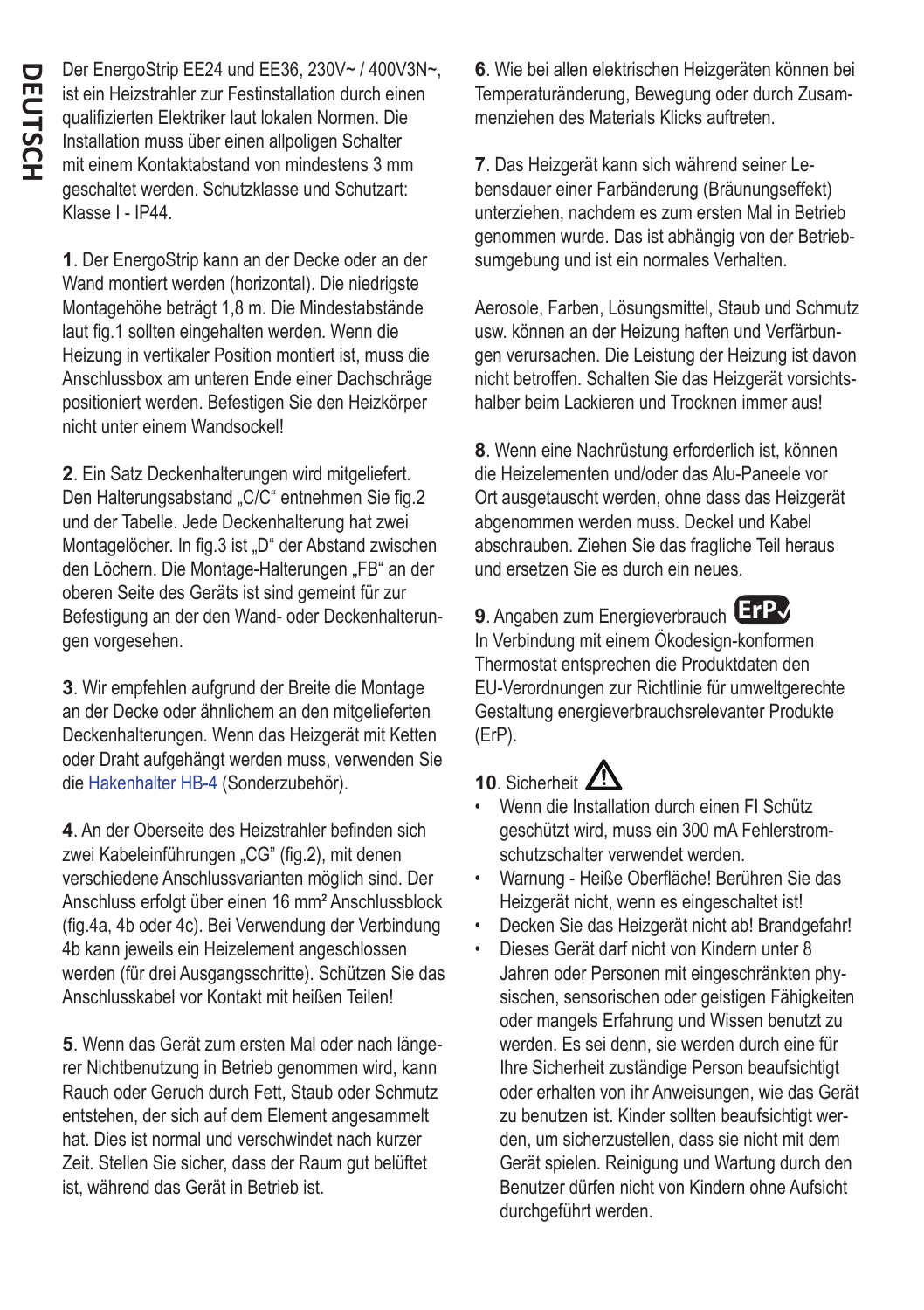EnergoStrip EE24 et EE36, 230V~ / 400V3N~, est adapté pour une installation fixe par un électricien selon les réglementations locales en vigueur. L'application doit être commutée au moyen d'un interrupteur bipolaire de moins 3 mm distance de contact.

Classe de protection et Indice de protection: Classe I - IP44.

**1**. Le EnergoStrip peut être monté sur les murs ou le plafond (horizontal). La hauteur de fixation minimale est de 1,8 mètres. Les distances minimales selon la figure 1 doivent être respectées. Si le chauffage est installé verticalement, la boîte de connexion doit être placée sur le dessous. Les chauffages fixes ne doivent pas être montés devant une prise de courant.

**2**. Un jeu de supports de montage est inclus avec la livraison. La distance d'installation «C/C» doit être respectée, voir la figure 2 et le tableau. Il y a deux trous de montage par support de montage (plafond). «D» est la distance entre les trous (fig.3). Le support de montage «FB» sur le chauffage est destiné à être fixé aux supports de plafond.

**3**. En raison de la largeur, nous vous recommandons d'installer au plafond ou similaire les supports de plafond fournis. Si le panneau radiant doit être suspendu à des chaînes ou des câbles, utilisez des [crochets](http://www.energotech.com/media/31907/Hook_Bracket_HB-4_Instruction_EN.pdf)  [HB-4](http://www.energotech.com/media/31907/Hook_Bracket_HB-4_Instruction_EN.pdf) (disponibles en option).

**4**. Deux entrées de câble «CG» (fig.2) sont situées en haut du radiateur plafond, avec lesquelles différentes options de connexion sont possibles. La connexion est faite sur un bloc de connexion de 16 mm² (fig.4a, 4b ou 4c). Lors de l'utilisation de la connexion 4b, un élément chauffant à la fois peut être connecté (pour trois étapes de sortie). Protéger le câble de connexion contre le contact avec les parties chaudes.

**5**. Lors de la première mise en marche du chauffage ou après une longue période d'inutilisation, de la fumée ou des odeurs peuvent être émises par le radiateur plafond. Ceci est causé par la poussière et la saleté qui s'est accumulée sur la surface. Ceci est normal et ne peut pas blesser.

**6**. Comme avec tous les appareils électriques, des bruits de cliquetis peuvent se produire en raison de la dilatation et de la contraction causées par la chaleur.

**7**. Le panneau chauffant peut se décolorer (bronzage) après sa première mise en marche et pendant sa durée de vie. Cela dépend de la situation environnementale et est un phénomène normal.

De la aérosols, du vernis, des solvants, de la poussière et de la saleté peuvent se déposer sur le panneau chauffant, ce qui peut entraîner une décoloration. Cela n'affecte pas le fonctionnement du radiateur plafond. L'appareil doit être éteint pendant les travaux de peinture et de séchage.

**8**. Si le remplacement de l'élément chauffant et/ou les panneaux alu est requis, cela peut être réalisé sans démonter le chauffage complet. Dévissez le boîtier, fermez le câble de connexion et retirez la pièce en question et remplacez-la par une nouvelle.

**9**. Infos sur la consommation d'énergie **ErP**✔En conjonction avec un thermostat conforme à l'éco-conception, le produit est conforme à la réglementation de l'UE sur la directive relative à la conception écologique de produits (ErP).

#### **10**. Sécurité

- Un 300 mA est recommandé comme dispositif de courant résiduel.
- Attention Surface chaude! Ne touchez pas le radiateur plafond lorsqu'il est utilisé!
- Ne couvre pas le radiateur plafond! Risque d'incendie!
- L'appareil de chauffage plafond ne peut être utilisé que par des enfants de plus de 8 ans et par des personnes ayant des fonctions mentales ou physiques limitées uniquement sous supervision ou quand on leur a appris à utiliser l'appareil en toute sécurité et à comprendre les dangers associés à son utilisation. Les enfants ne doivent pas jouer avec l'appareil. Le nettoyage et l'entretien ne doivent pas être effectués par des enfants sans surveillance.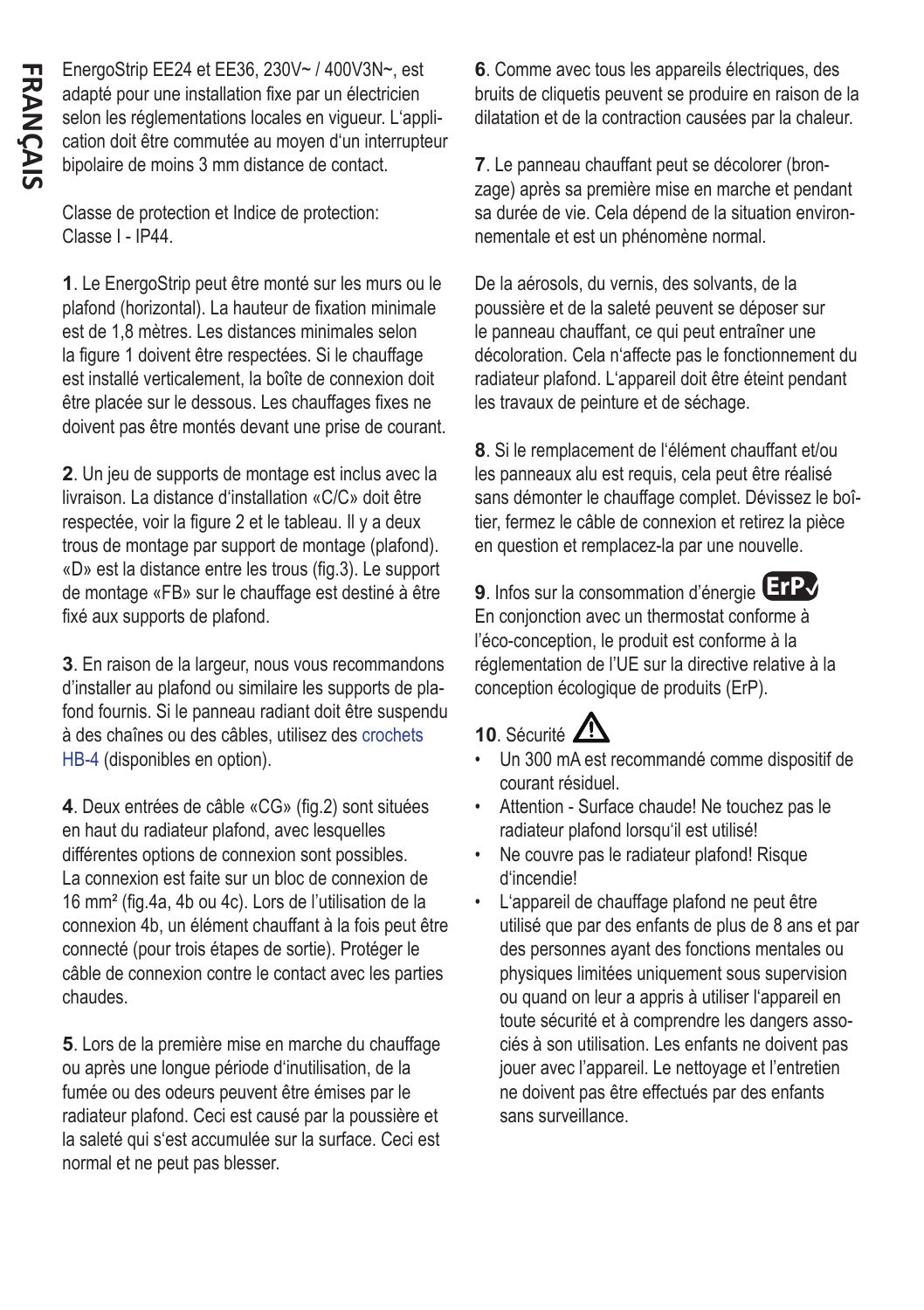De EnergoStrip EE24 en EE36, 230V~ / 400V3N~, is geschikt voor vaste installatie door een elektro-installateur volgens de actuele lokale regelgeving. De toepassing moet geschakeld worden middels een twee-polige schakelaar met min 3 mm contactafstand. Elektrische veiligheidsklasse en Beschermingsgraad: Klasse I - IP44.

**1**. De EnergoStrip kan aan wanden of plafond (horizontaal) worden gemonteerd. De minimale bevestigingshoogte is 1,8 meter. De minimale afstanden volgens figuur 1 dienen in acht te worden gehouden. Als de verwarming verticaal gemonteerd wordt, moet de aansluitdoos aan de onderzijde worden geplaatst. Vaste kachels mogen niet voor een stopcontact worden gemonteerd.

**2**. Met de levering is een set montagebeugels inbegrepen. De montageafstand "C/C" dient in acht te worden gehouden, zie fig.2 en de tabel. Er zijn twee montagegaten per montagebeugel (plafond). "D" is de afstand tussen de gaten (fig.3). De montagebeugel "FB" op de heater zijn voor de bevestiging aan de plafond beugels.

**3**. Voor de EE24 en EE36 raden we aan om bij montage aan het plafond of een vergelijkbare situatie, de meegeleverde plafondbeugels (vanwege de breedte) te gebruiken. Als het stralingspaneel moet worden opgehangen met kettingen of kabels, gebruik dan [haakbeugels HB-4](http://www.energotech.com/media/31907/Hook_Bracket_HB-4_Instruction_EN.pdf) (optioneel te bestellen).

**4**. Aan de bovenzijde van de stralingspaneel bevinden zich twee kabelinvoeren "CG" (fig.2), waarmee verschillende aansluitopties mogelijk zijn. De aansluiting wordt gemaakt op een 16 mm² aansluitblok (fig.4a, 4b of 4c). Bij aansluiting 4b kan één verwarmingselement tegelijk worden aangesloten (voor drie uitgangen). Bescherm de aansluitkabel tegen contact met hete delen.

**5**. Bij het inschakelen van de stralingspaneel voor de eerste keer of na lange tijd buiten gebruik te zijn geweest, kan er rook of een geur vrijkomen van de stralingspaneel. Dit wordt veroorzaakt door stof en vuil dat zich aan het oppervlak verzameld heeft. Dit is normaal en kan geen kwaad. Zorg dat de ruimte goed geventileerd is tijdens dit proces.

**6**. Zoals bij alle elektrische apparaten kunnen klikkende geluiden optreden als gevolg van uitzetting en samentrekken als gevolg van warmte.

**7**. Het verwarmingspaneel kan verkleuren (bronzingeffect) nadat deze voor de eerste keer is ingeschakeld en ook gedurende de levensduur. Dit is afhankelijk van de omgevingssituatie en is een normaal verschijnsel.

Aërosolen, lak, oplosmiddelen, stof en vuil kunnen zichafzetten aan het verwarmingspaneel, wat kan leiden tot verkleuringen. Dit beïnvloed de werking van de stralingspaneel niet. Bij schilderwerkzaamheden en het drogen dient het apparaat uitgeschakeld te worden.

**8**. Als vervanging van het verwarmingselement en/ of het alu-paneel nodig is, dan is dat te realiseren zonder de complete stralingspaneel er te demonteren. Schroef de behuizing open, sluit de aansluitkabel af en vervang het huidige onderdeel.

9. Informatie over energieverbruik **ErP** In combinatie met een thermostaat die compatibel is met het ecologisch ontwerp, voldoet dit product aan de EU-voorschriften voor de richtlijn inzake milieuvriendelijk ontwerp van energierelevante Producten (ErP).

# 10. Veiligheid  $\angle$

- Als aardlekschakelaar wordt een 300 mA aanbevolen.
- Waarschuwing Heet oppervlak! Raak de stralingspaneel niet aan als deze in gebruik is!
- Bedek de stralingspaneel niet! Brandgevaar!
- De stralingspaneel mag door kinderen van meer dan 8 jaar en door personen met beperkte mentale of fysieke functies enkel worden gebruikt onder toezicht of wanneer hen geleerd is om het apparaat veilig te bedienen en ze de gevaren in verband met het gebruik begrijpen. Kinderen mogen niet met het apparaat spelen. Schoonmaken en onderhoud mogen niet door kinderen worden uitgevoerd zonder toezicht.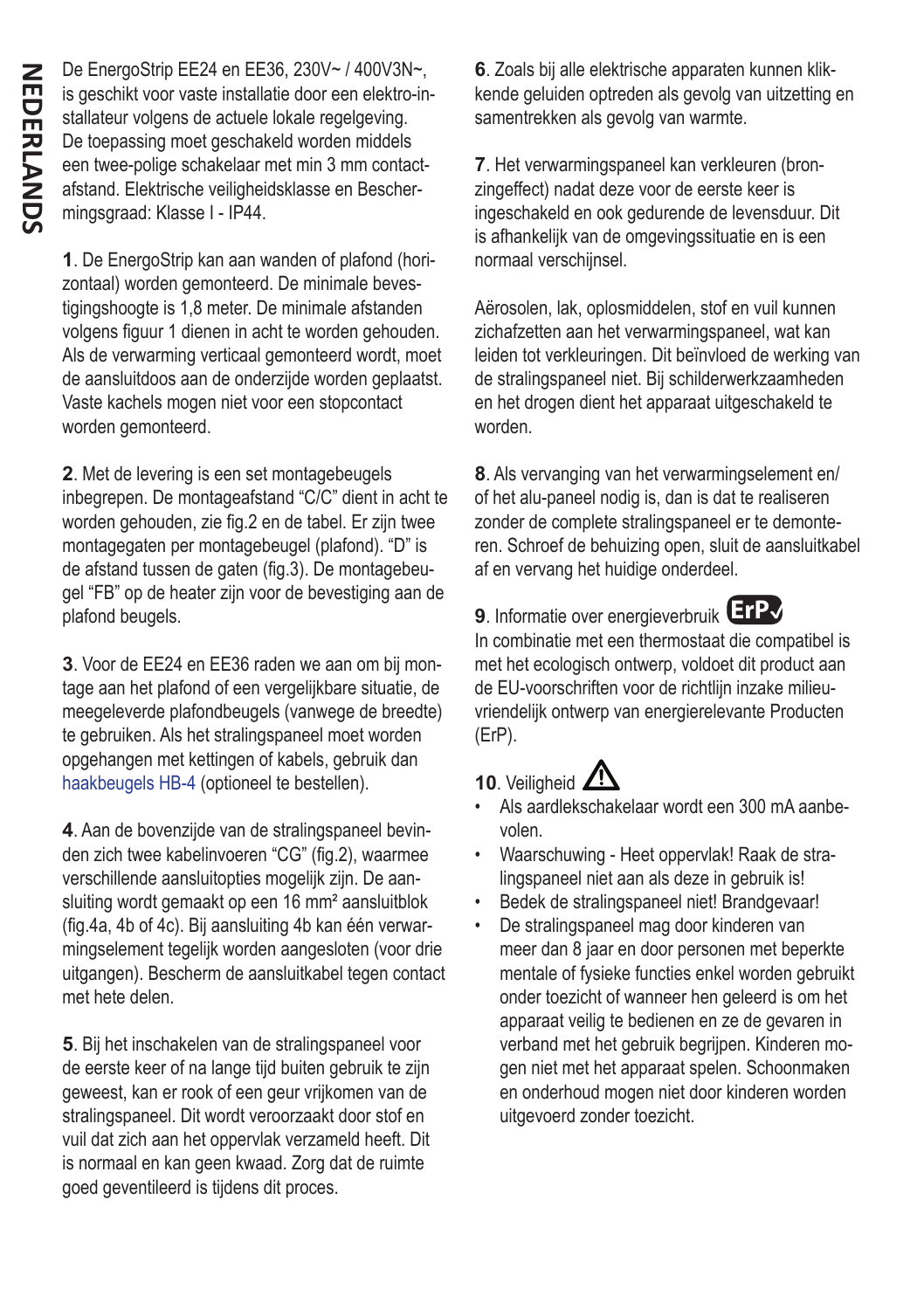EnergoStrip EE24 och EE36, 230V~ / 400V3N~ är avsedd för fast anslutning. Installationen ska utföras av en behörig elinstallatör och enligt gällande föreskrifter. Apparaten ska föregås av en allpolig brytare med min. 3 mm brytavstånd.

Skydds- och kapslingsklass: Klass I - IP44.

**1**. EnergoStrip kan monteras i taket eller på väggen, horisontellt, där den lägsta monteringshöjden är 1,8 m ifrån golvnivån. Respektera och följ min. avstånden till omgivande ytor enligt fig.1. Om värmaren ska monteras vertikalt, måste kopplingsutrymmet placeras nederst. Fast monterad värmare får inte placeras framför ett vägguttag.

**2**. Medföljande takfästen ska monteras med ett C/C-avstånd, se fig.2 och tabell. Det finns två hål per fäste där "D" är avståndet mellan hålen, fig.3. Monteringsfästen "FB", ovanpå värmaren, ska hängas upp och skruvas fast i takfästena.

**3**. Vi rekommenderar att montering mot tak görs med medföljande takfästen, pga bredden. Om värmaren måste ändå monteras med hjälp av kedja eller vajer, så ska våra [krokfästen HB-4](http://www.energotech.se/media/51234/Hook_Bracket_HB-4_Instruction_SE.pdf) användas (beställs separat).

**4**. Ovanpå värmaren finns två kabelgenomföringar "CG", fig.2, vilket möjliggör vidarekoppling. Anslutning till kopplingsplinten, 16 mm², enligt fig.4a, 4b, eller 4c. Med anslutning 4b kan ett värmeelement åt gången anslutas (för tre effektsteg). Skydda kabeln om den kommer i kontakt med varma delar!

**5**. När värmaren används för första gången, eller efter ett längre uppehåll, kan det uppkomma rök eller lukt. Det orsakas av oljerester, damm eller smuts som samlats. Detta är normalt och försvinner efter en kort stund. Se till att rummet/lokalen är väl ventilerat under denna process.

**6**. Som i alla elektriska värmeapparater, kan knäppningar förekomma vid expansion och kontraktion av materialet, på grund av rörelser vid temperaturförändringar.

**7**. Värmaren genomgår en färgförändring under sin livslängd. Omfattningen beror på den omgivande miljön och är ett normalt beteende.

Användande av aerosoler, färg och lösningsmedel samt även damm och smuts etc. kan vidhäfta värmaren och eventuellt orsaka missfärgning. Värmarens prestanda påverkas dock inte. Stäng alltid av värmaren under målning och torkning!

**8**. Om utbyte behövs kan värmeelementen, och/ eller alu-plattorna, bytas ut på plats utan att nedmontera värmaren. Skruva av lock och kablar. Dra därefter ut den aktuella delen och ersätt den med en ny.

**9**. Information om energiförbrukning **ErP**✔Produkten uppfyller Europaparlamentets och rådets direktiv 2009/125/EG vad gäller ekodesignkrav för rumsvärmare (ErP), i kombination med våra ekodesign kompatibla termostater typ T60.

### **10**. Säkerhet

- När installationen är skyddad av en jordfelsbrytare, ska en 300 mA JFB användas.
- Varning Varm yta! Rör inte värmaren under drift!
- Täck inte över värmaren! Brandrisk!
- Denna apparat får inte användas av barn under 8 år eller personer med nedsatt fysisk, sensorisk eller psykisk funktionsnedsättning eller brist på erfarenhet och kunskap, såvida de inte övervakas eller instrueras hur man använder apparaten på ett säkert sätt och förstår faror som är inblandade. Barn får inte leka med apparaten. Rengöring och underhåll av användaren ska inte göras av barn utan tillsyn.